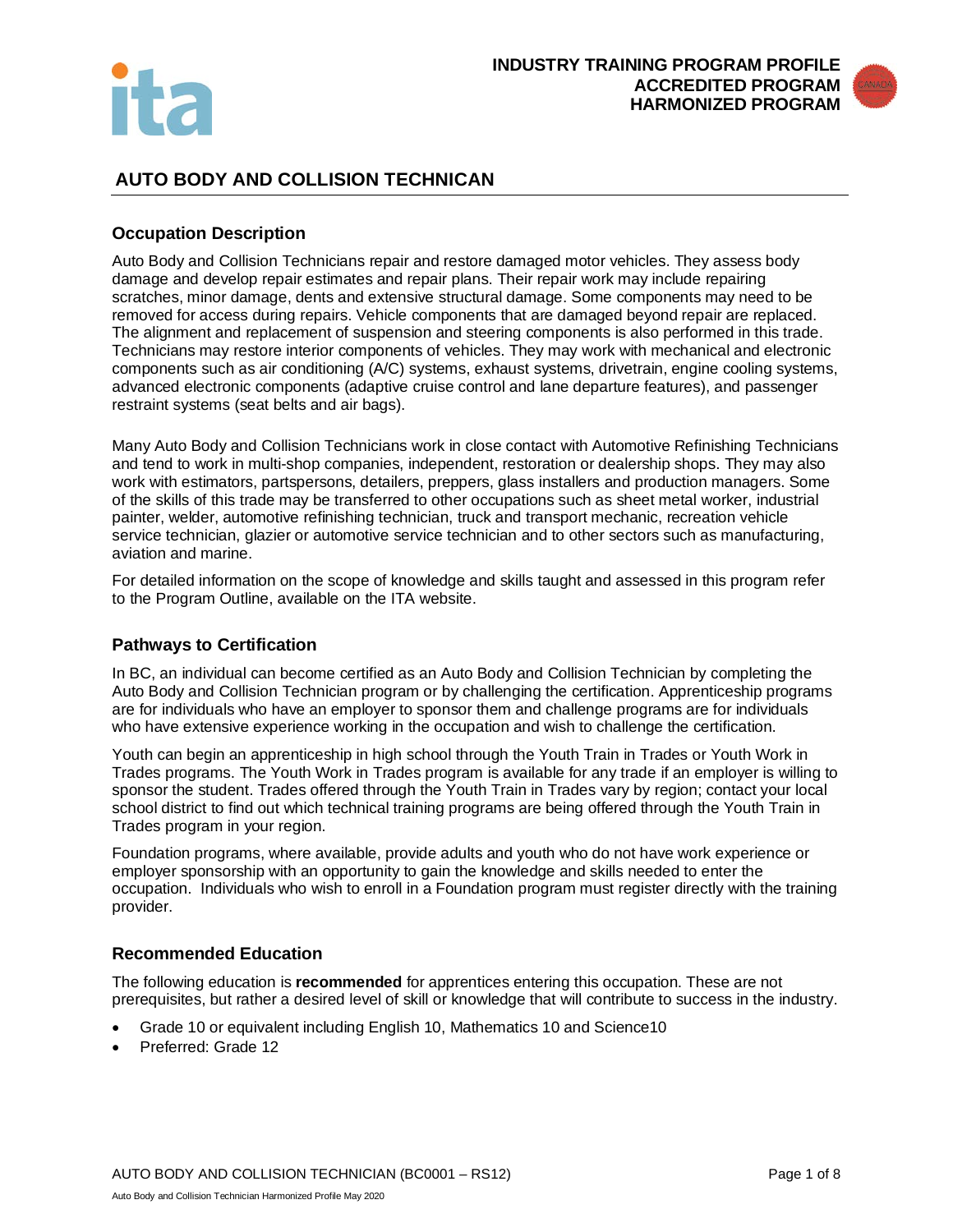



## **ITA Registration**

Individuals who wish to begin an apprenticeship in this program must register with ITA along with their sponsor. Application forms for all programs are available from the ITA website. Online registration is also available for most programs through the ITA website.

Those who wish to challenge the Auto Body and Collision Technician certification must complete the Auto Body and Collision Technician Challenge Application and submit it to ITA. Challenge applications are assessed for proof of workplace hours and scope of experience prior to acceptance of the individual into the Challenge pathway.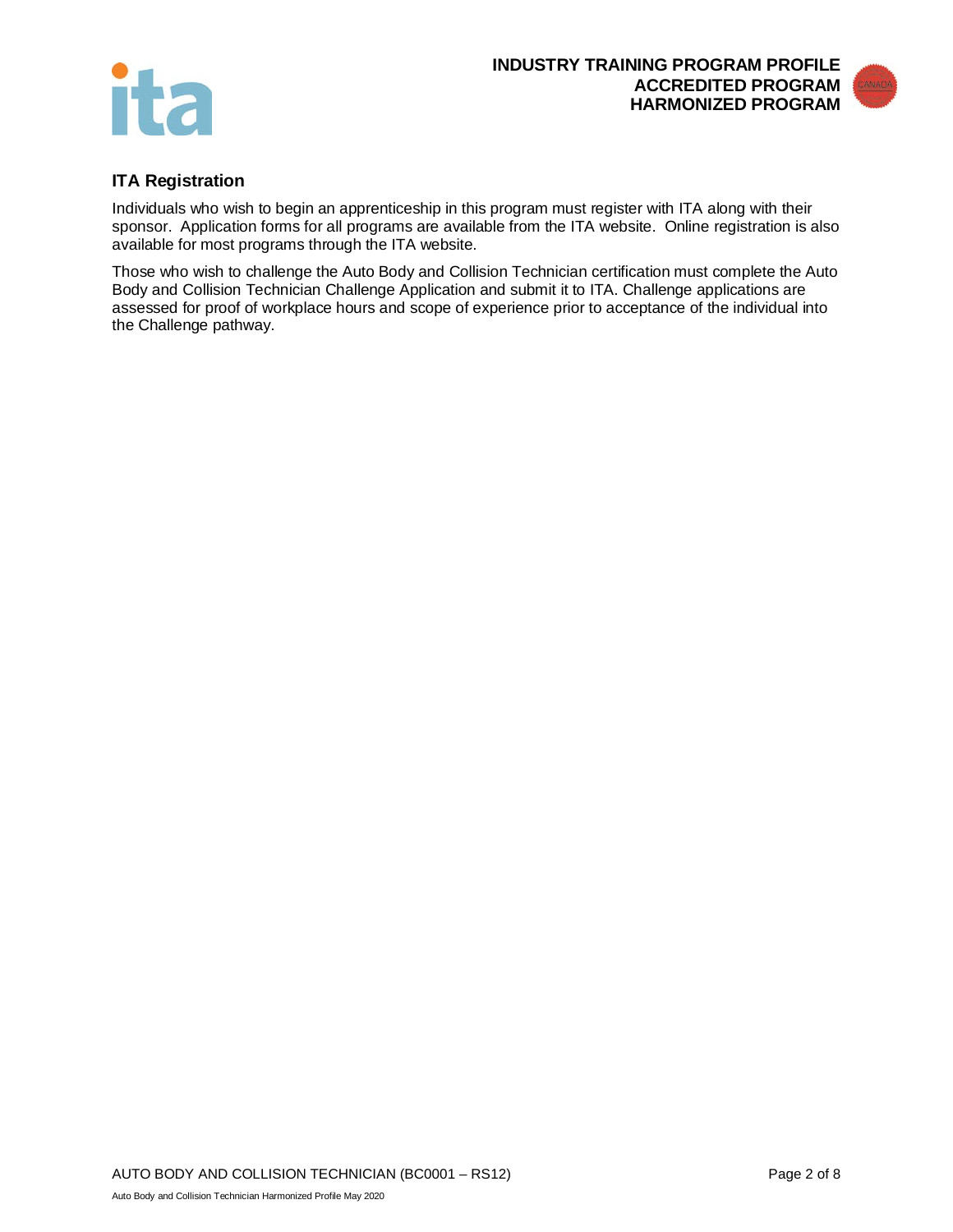

#### **Apprenticeship Pathway**

This graphic provides an overview of the Auto Body and Collision Technician program apprenticeship pathway.



#### **CROSS-PROGRAM CREDITS INTO COLLISION PROGRAM**

Auto Body and Collision Technician Harmonized Profile May 2020

*Individuals who hold the credentials listed below are entitled to receive partial credit toward the completion requirements of this program. This credit does not apply to the Refinishing program.*



Technical Training: None Work-Based Training: 3,360 hours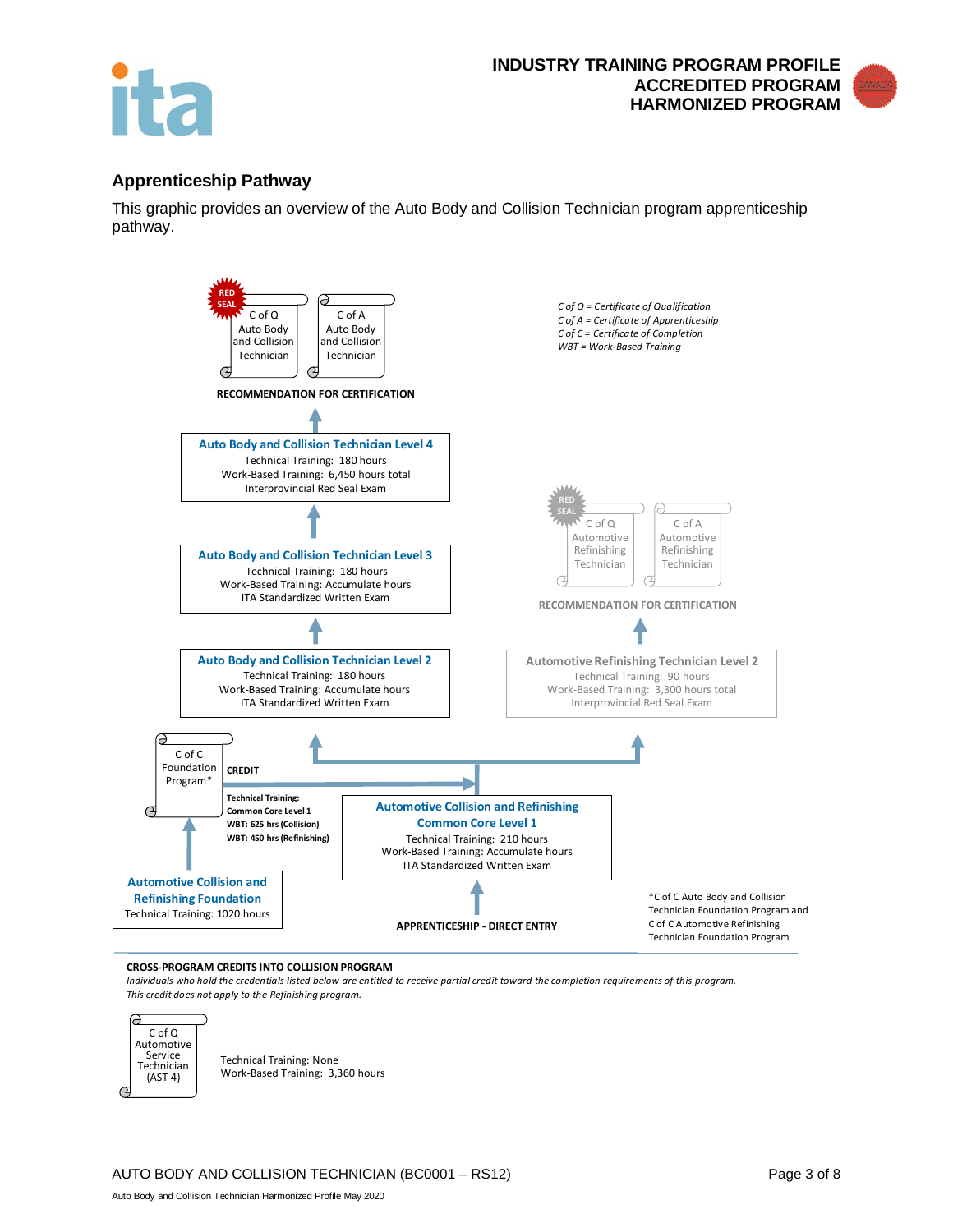

#### **INDUSTRY TRAINING PROGRAM PROFILE ACCREDITED PROGRAM HARMONIZED PROGRAM**



|                                       | <b>Apprenticeship Program Standards</b>                                                                                                                                                                                                                                                                                                     |                                                                                                                                                                                                                                                                                |  |
|---------------------------------------|---------------------------------------------------------------------------------------------------------------------------------------------------------------------------------------------------------------------------------------------------------------------------------------------------------------------------------------------|--------------------------------------------------------------------------------------------------------------------------------------------------------------------------------------------------------------------------------------------------------------------------------|--|
| <b>Credentials Awarded</b>            | Auto Body and Collision Technician - Certificate of Qualification with Red Seal<br>endorsement<br>• Auto Body and Collision Technician - Certificate of Apprenticeship                                                                                                                                                                      |                                                                                                                                                                                                                                                                                |  |
| <b>ITA Registration Prerequisites</b> |                                                                                                                                                                                                                                                                                                                                             |                                                                                                                                                                                                                                                                                |  |
|                                       | Agreement signed by the employer to sponsor the apprentice<br>л,                                                                                                                                                                                                                                                                            |                                                                                                                                                                                                                                                                                |  |
| <b>Completion Requirements</b>        | Certification as an Auto Body and Collision Technician is awarded upon successful<br>completion of:                                                                                                                                                                                                                                         |                                                                                                                                                                                                                                                                                |  |
|                                       | Requirement                                                                                                                                                                                                                                                                                                                                 | Level of Achievement Required                                                                                                                                                                                                                                                  |  |
|                                       | <b>Technical Training</b>                                                                                                                                                                                                                                                                                                                   | Minimum 70% in each level of technical training:<br>Common Core Level 1: 210 hours and ITA<br>Standardized Written Exam<br>• Level 2: 180 hours and ITA Standardized<br><b>Written Exam</b><br>• Level 3: 180 hours and ITA Standardized<br>Written Exam<br>Level 4: 180 hours |  |
|                                       | Interprovincial Red Seal Exam                                                                                                                                                                                                                                                                                                               | Minimum 70%                                                                                                                                                                                                                                                                    |  |
|                                       | <b>Work-Based Training</b>                                                                                                                                                                                                                                                                                                                  | 6,450 hours<br>٠                                                                                                                                                                                                                                                               |  |
|                                       | Recommendation for Certification                                                                                                                                                                                                                                                                                                            | Recommendation for certification signed by<br>the Sponsor and an individual holding<br>credentials eligible for sign-off authority                                                                                                                                             |  |
| <b>Program Duration</b>               | 4 years to complete.                                                                                                                                                                                                                                                                                                                        | Duration varies depending on how training is delivered, but the program generally takes                                                                                                                                                                                        |  |
|                                       | The technical training requirement is typically met through block-release training (full-<br>time, at school) delivered by an ITA-approved training provider. It can also be met<br>through approved alternative training models (e.g., distance education, online, part-time)<br>and/or level challenge where these options are available. |                                                                                                                                                                                                                                                                                |  |
| Sign-off Authority                    | Credentials eligible to sign-off on the Recommendation for Certification:                                                                                                                                                                                                                                                                   |                                                                                                                                                                                                                                                                                |  |
|                                       | Auto Body and Collision Technician - Certificate of Qualification                                                                                                                                                                                                                                                                           |                                                                                                                                                                                                                                                                                |  |
|                                       | Auto Body and Collision Technician - Interprovincial Red Seal endorsement<br>Automotive Collision Repair Technician - Certificate of Qualification<br>Е                                                                                                                                                                                     |                                                                                                                                                                                                                                                                                |  |
|                                       | Motor Vehicle Body Repairer (Metal & Paint) (Automotive Collision Repair<br>Technician) - Interprovincial Red Seal endorsement                                                                                                                                                                                                              |                                                                                                                                                                                                                                                                                |  |
|                                       | ITA-issued letter authorizing supervision and sign-off of apprentices in this occupation<br>٠                                                                                                                                                                                                                                               |                                                                                                                                                                                                                                                                                |  |
| Challenging a Level                   | The following levels of technical training can be challenged for advanced placement in<br>this program                                                                                                                                                                                                                                      |                                                                                                                                                                                                                                                                                |  |
|                                       | Level                                                                                                                                                                                                                                                                                                                                       | Prerequisites                                                                                                                                                                                                                                                                  |  |
|                                       | Common Core Level 1 (when<br><i>implemented)</i><br>Level 2 (when implemented)<br>Level 3 (when implemented)                                                                                                                                                                                                                                | $\blacksquare$ N/A<br>$\blacksquare$ N/A<br>$\blacksquare$ N/A                                                                                                                                                                                                                 |  |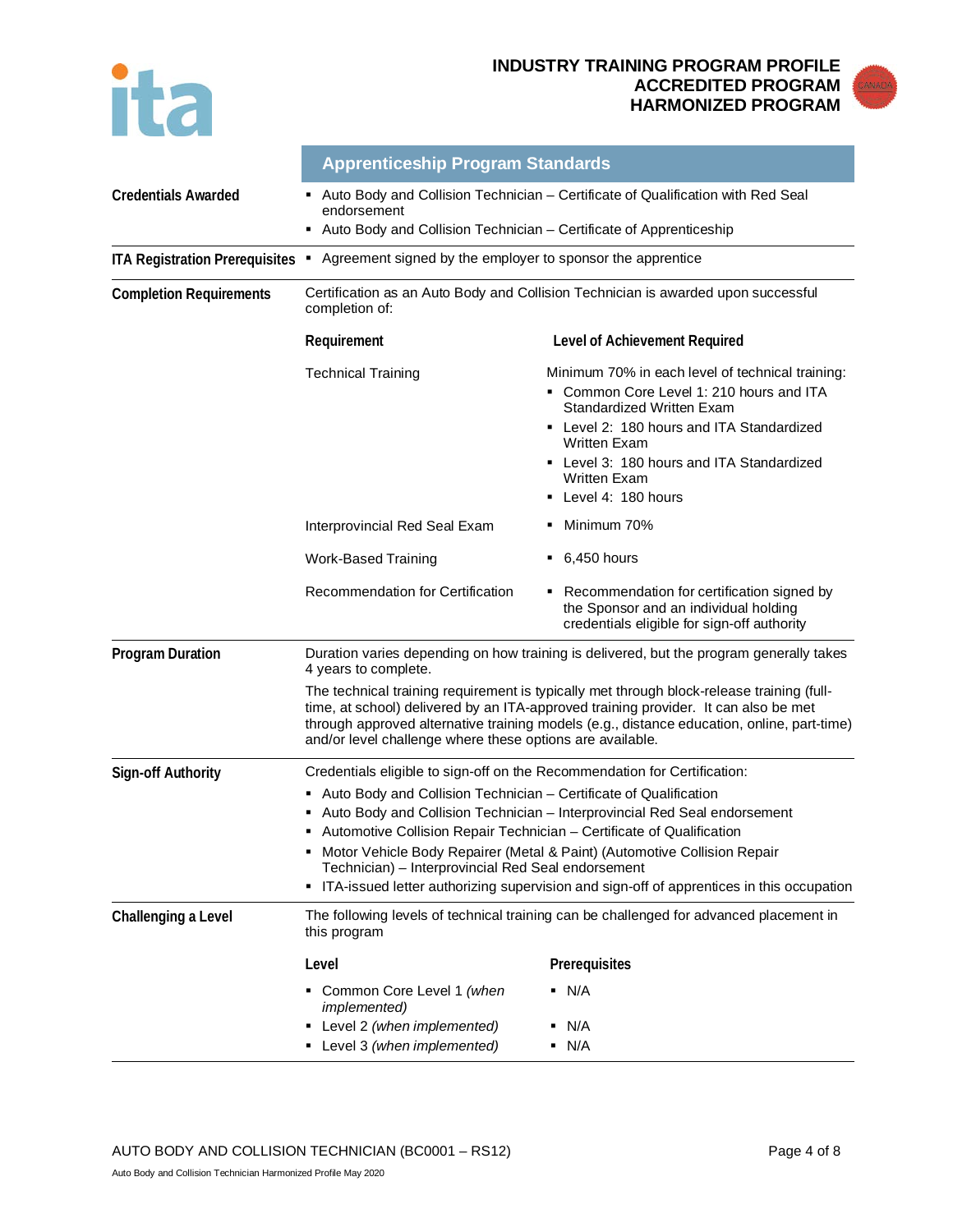



|                       | <b>Apprenticeship Program Standards</b>                                                                                                         |                                                                          |
|-----------------------|-------------------------------------------------------------------------------------------------------------------------------------------------|--------------------------------------------------------------------------|
| Cross-Program Credits | Individuals who hold the credentials listed below are entitled to receive partial credit<br>toward the completion requirements of this program: |                                                                          |
|                       | Credential                                                                                                                                      | Credit(s) Granted                                                        |
|                       | Automotive Service Technician<br>(Automotive Service Technician 4) -<br>Certificate of Qualification                                            | <b>Technical Training: None</b><br>Work-Based Training: 3,360 hours<br>٠ |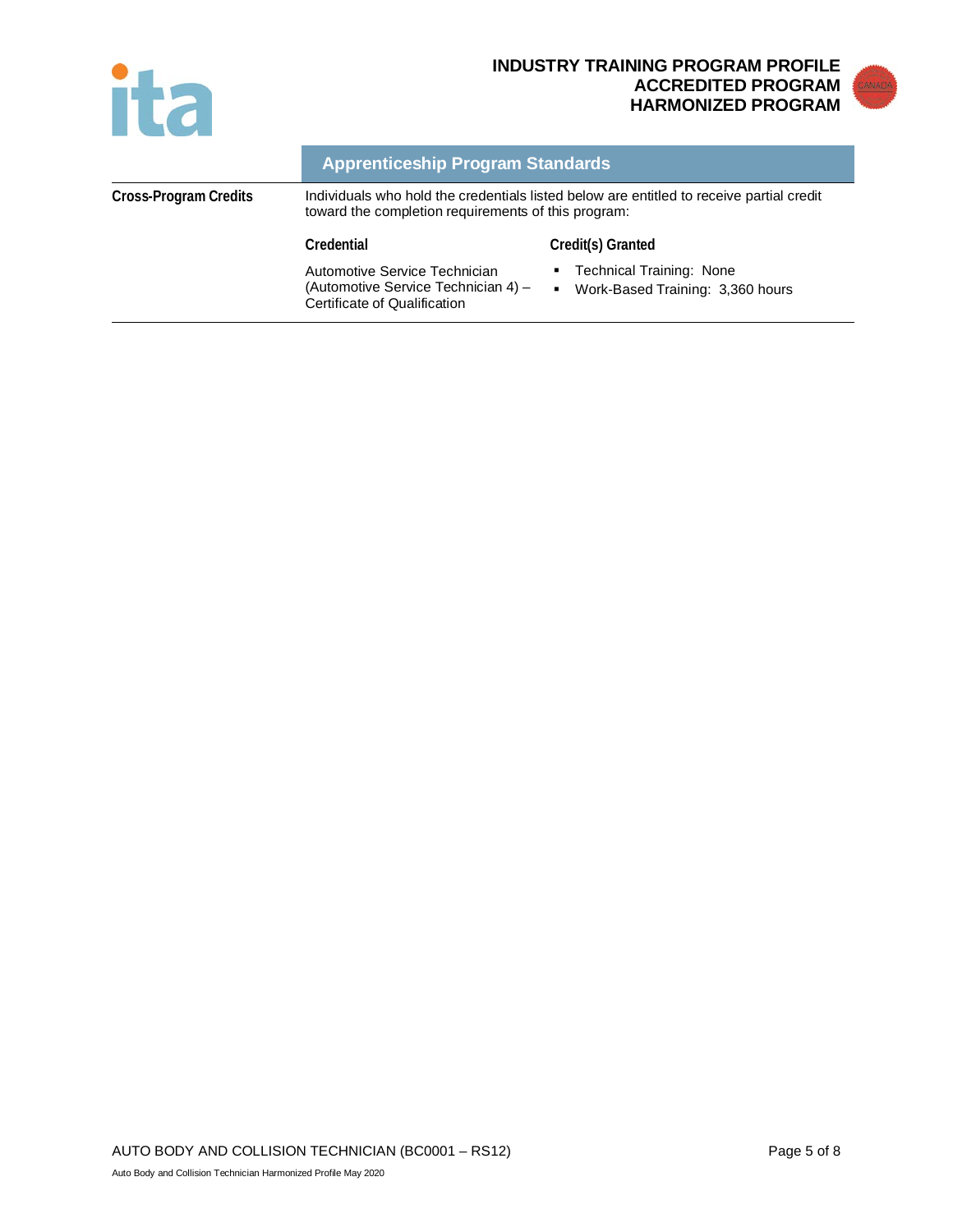

# **Challenge Pathway**

This graphic provides an overview of the Auto Body and Collision Technician challenge pathway.



CREDIT FOR PRIOR LEARNING

*Individuals who hold the credentials listed below are entitled to receive partial credit toward the completion requirements of this program*

*None*

|                                  | <b>Challenge Program Standards</b>                                                                                                                 |                               |  |
|----------------------------------|----------------------------------------------------------------------------------------------------------------------------------------------------|-------------------------------|--|
| <b>Credentials Awarded</b>       | Auto Body and Collision Technician – Certificate of Qualification with Interprovincial Red<br>Seal endorsement                                     |                               |  |
|                                  | ITA Registration Prerequisites An approved Challenge Application, which includes:                                                                  |                               |  |
|                                  | • 9,675 documented hours of directly related experience working in the occupation                                                                  |                               |  |
| <b>Credit for Prior Learning</b> | Individuals who hold the credentials listed below are considered to have met, or partially<br>met, the prerequisites for challenging this program: |                               |  |
|                                  | Credential                                                                                                                                         | Credit(s) Granted             |  |
|                                  | None                                                                                                                                               | $\blacksquare$ N/A            |  |
| <b>Completion Requirements</b>   | Certification as an Auto Body and Collision Technician is awarded upon successful<br>completion of:                                                |                               |  |
|                                  | Requirement                                                                                                                                        | Level of Achievement Required |  |
|                                  | Interprovincial Red Seal Exam                                                                                                                      | Minimum 70%                   |  |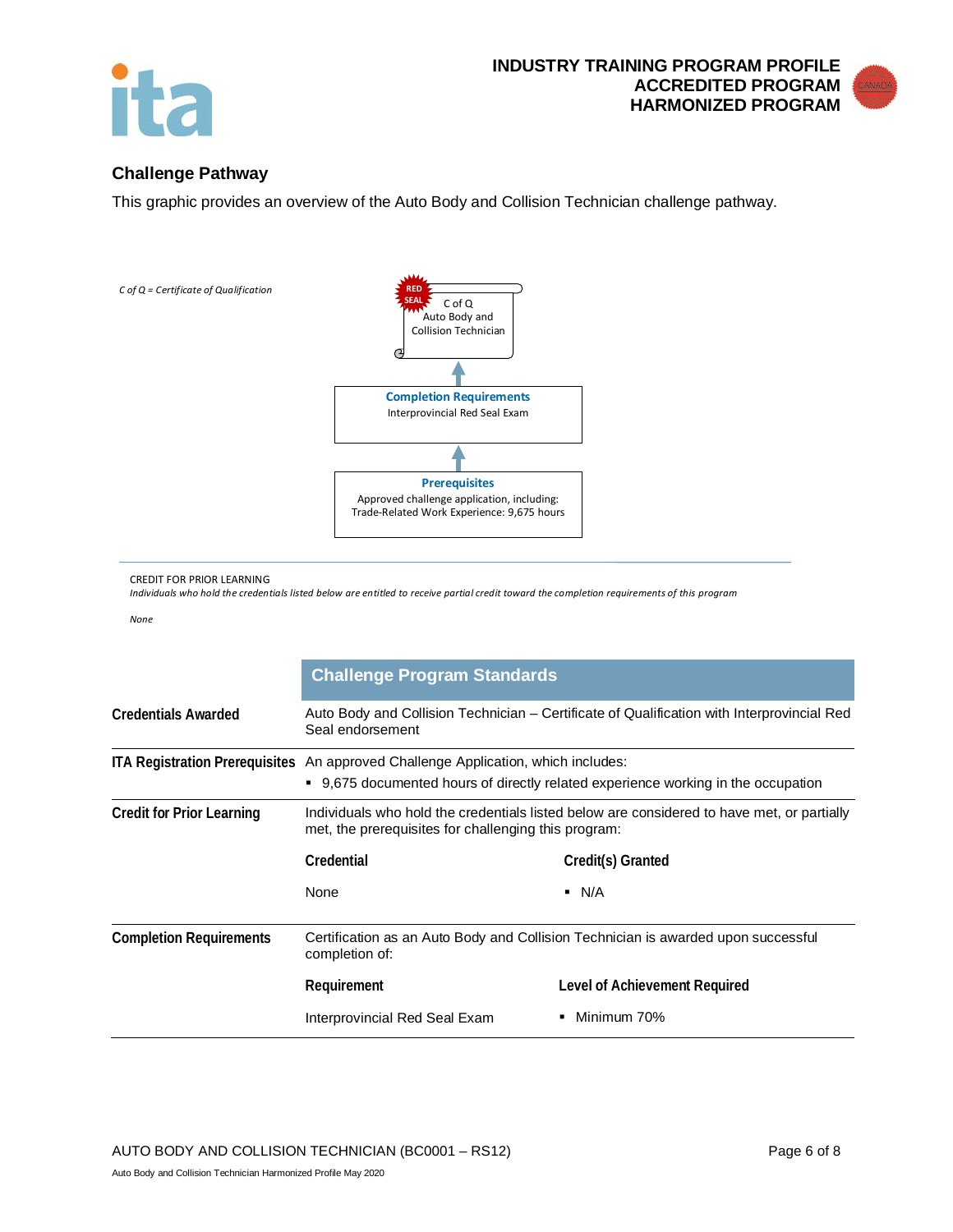



# **Foundation Program**

Refer to the Apprenticeship pathway diagram for this program to see how the Automotive Collision and Refinishing Foundation program leads to apprenticeship in this trade and in Automotive Refinishing Technician.

|                                     | <b>Foundation Program Standards</b>                                                                                                                                                                                                                                                  |                                                                                                                                                        |  |
|-------------------------------------|--------------------------------------------------------------------------------------------------------------------------------------------------------------------------------------------------------------------------------------------------------------------------------------|--------------------------------------------------------------------------------------------------------------------------------------------------------|--|
| <b>Credentials Awarded</b>          | Auto Body and Collision Technician - Certificate of Completion<br>Automotive Refinishing Technician - Certificate of Completion                                                                                                                                                      |                                                                                                                                                        |  |
| <b>Enrollment Prerequisites</b>     | Contact training provider. Prerequisites vary between training institutions                                                                                                                                                                                                          |                                                                                                                                                        |  |
| <b>Completion Requirements</b>      | A Certificate of Completion in this program is awarded upon successful completion of:                                                                                                                                                                                                |                                                                                                                                                        |  |
|                                     | Requirement                                                                                                                                                                                                                                                                          | Level of Achievement Required                                                                                                                          |  |
|                                     | <b>Technical Training</b>                                                                                                                                                                                                                                                            | Minimum 70%<br>٠                                                                                                                                       |  |
| <b>Program Duration</b>             | Duration varies depending on how training is delivered, but program generally takes<br>1,020 hours (34 weeks) to complete, assuming 30 hours in school per week.                                                                                                                     |                                                                                                                                                        |  |
| <b>Credit toward Apprenticeship</b> | Individuals who complete the Automotive Collision and Refinishing Foundation Program<br>will receive the following credit toward completion of the Auto Body and Collision<br>Technician apprenticeship program and the Automotive Refinishing Technician<br>apprenticeship program: |                                                                                                                                                        |  |
|                                     | • Technical Training: Common Core Level 1<br>٠                                                                                                                                                                                                                                       | Work-Based Training: 625 hours towards Auto Body and Collision Technician<br>• Work-Based Training: 450 hours toward Automotive Refinishing Technician |  |